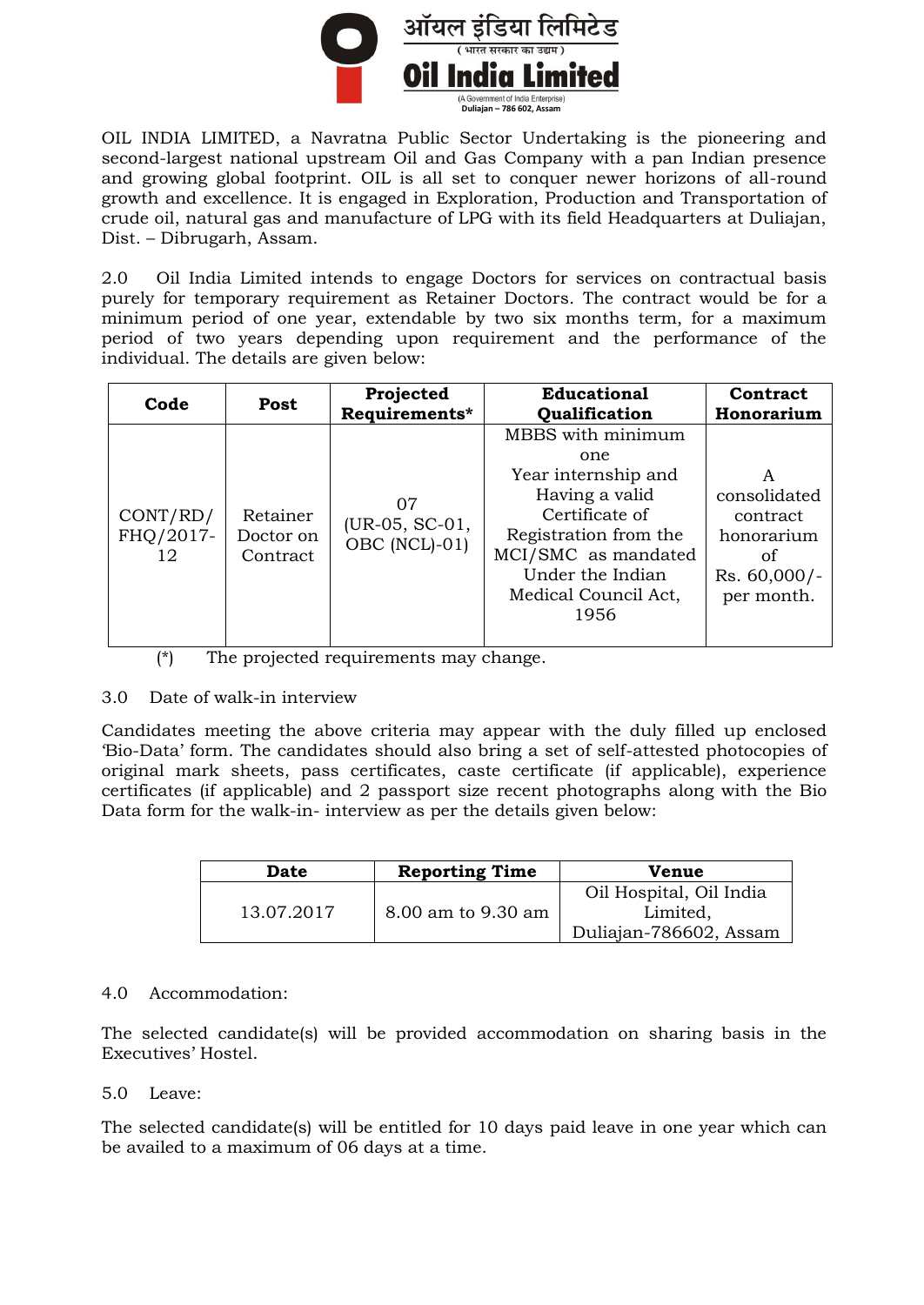#### 6.0 General Conditions:

- No TA/ DA will be paid to the candidates for appearing in the interview.
- The engagement will not confer any right for regularization in OIL.
- Any dispute with regard to the contract engagement against this advertisement will be jurisdiction of Dibrugarh District Court only.
- The candidates should be of sound health and has to provide a fitness certificate from a Govt. registered medical practitioner at the time of joining in the prescribed format.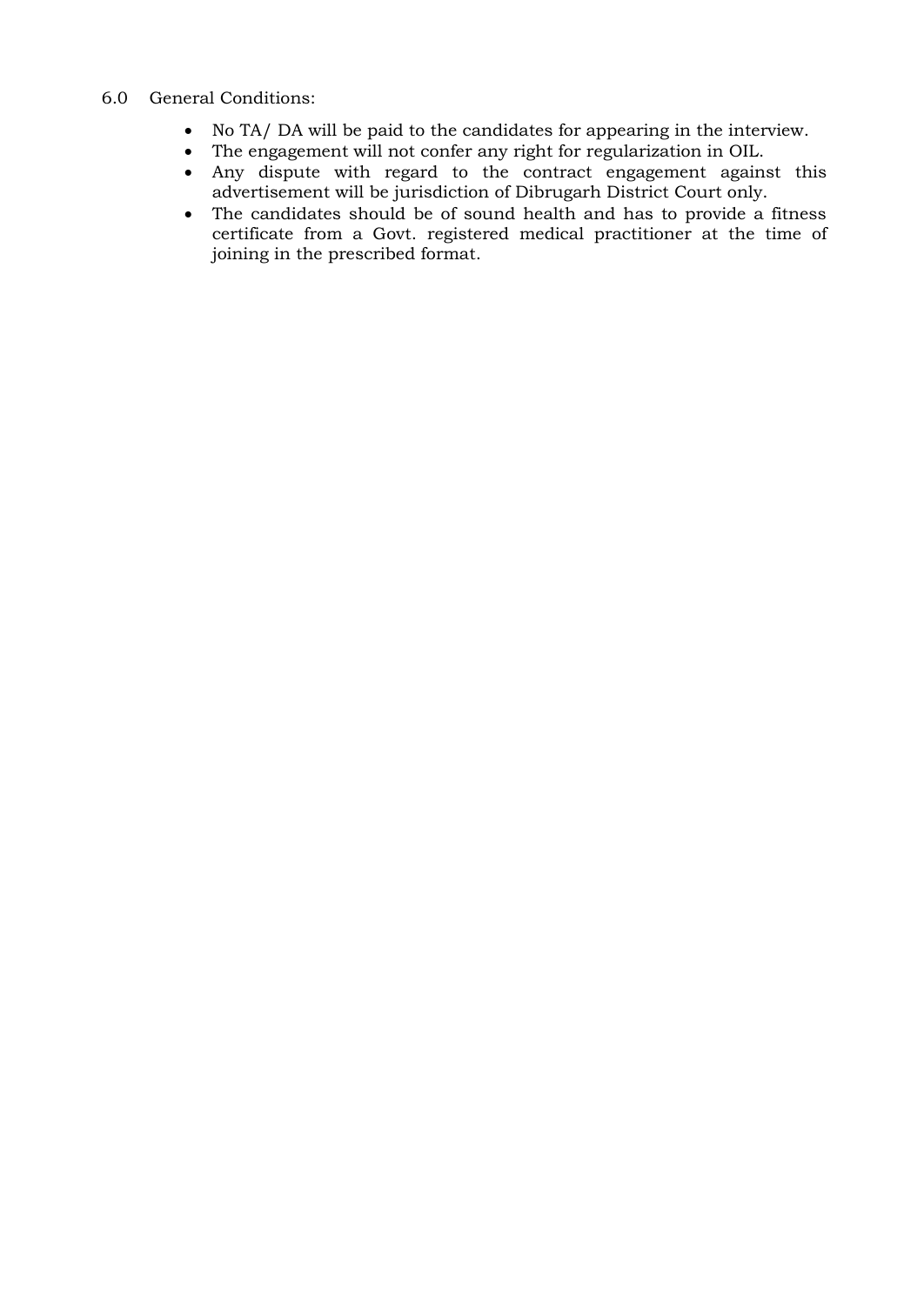## BIO-DATA

| <b>WALK IN INTERVIEW FOR</b><br><b>CODE</b><br><b>VENUE</b><br><b>DATE</b><br>1. Full name<br>(In block Letters):           |                               | Please affix your recent<br>passport<br>size<br>photograph.<br>Size: 3.5 X 3.5 cm |  |  |  |  |
|-----------------------------------------------------------------------------------------------------------------------------|-------------------------------|-----------------------------------------------------------------------------------|--|--|--|--|
| 2. Father's name:                                                                                                           |                               |                                                                                   |  |  |  |  |
| 3. Address                                                                                                                  | (A) Address for communication | (B) Permanent address                                                             |  |  |  |  |
| C/O                                                                                                                         |                               |                                                                                   |  |  |  |  |
| Village/City/Town:                                                                                                          |                               |                                                                                   |  |  |  |  |
| Street/Road/House:                                                                                                          |                               |                                                                                   |  |  |  |  |
| District:                                                                                                                   |                               |                                                                                   |  |  |  |  |
| State:                                                                                                                      |                               |                                                                                   |  |  |  |  |
| Pin:                                                                                                                        |                               |                                                                                   |  |  |  |  |
| Male<br>Female<br>4. Gender (Tick the option)                                                                               |                               |                                                                                   |  |  |  |  |
| Mobile:<br>6. Contact details:                                                                                              |                               |                                                                                   |  |  |  |  |
| Email: (In block letters)                                                                                                   |                               |                                                                                   |  |  |  |  |
| 7. Date of Birth:                                                                                                           |                               |                                                                                   |  |  |  |  |
| General<br><b>SC</b><br>OBC (Non Creamy Layer)<br><b>ST</b><br>OBC (Creamy Layer)<br>9. Category: $(\sqrt{\ }$ the option)  |                               |                                                                                   |  |  |  |  |
| 10. Whether physically challenged<br>If yes, indicate type of<br>Yes<br>No<br>(Tick the option)<br>disability & percentage: |                               |                                                                                   |  |  |  |  |
| 11. Details of Serious illness/<br>operation undergone (If any):                                                            |                               |                                                                                   |  |  |  |  |

# **12. Educational & Professional Details** (Attach documentary proof)

| Name of<br>Examination<br>Passed | Name of<br>School/<br>College/<br>Institute | Name of<br>University/<br>Board | Subjects/<br>Major<br>Subject | % age of<br>Marks<br>obtained | Class/<br>Division | Duration<br>of<br>Course | Year<br>of<br>Passing | Documentary<br>Proof<br>attached |
|----------------------------------|---------------------------------------------|---------------------------------|-------------------------------|-------------------------------|--------------------|--------------------------|-----------------------|----------------------------------|
|                                  |                                             |                                 |                               |                               |                    |                          |                       |                                  |
|                                  |                                             |                                 |                               |                               |                    |                          |                       |                                  |
|                                  |                                             |                                 |                               |                               |                    |                          |                       |                                  |
|                                  |                                             |                                 |                               |                               |                    |                          |                       |                                  |
|                                  |                                             |                                 |                               |                               |                    |                          |                       |                                  |